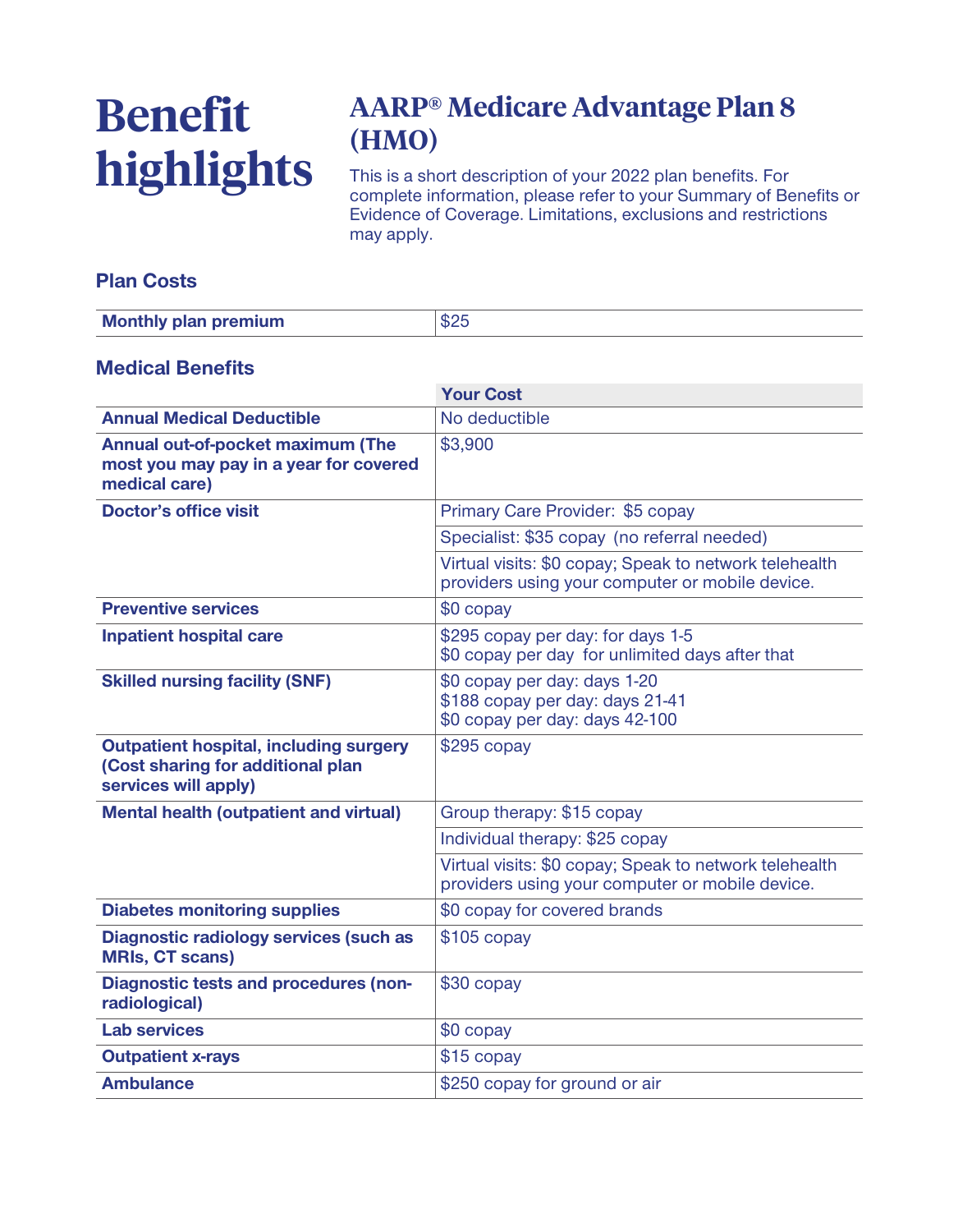#### **Medical Benefits**

|                                 | <b>Your Cost</b>                                                                           |  |
|---------------------------------|--------------------------------------------------------------------------------------------|--|
| <b>Emergency care</b>           | \$90 copay (\$0 copay for emergency care outside the<br>United States) per visit           |  |
| <b>Urgently needed services</b> | \$40 copay (\$0 copay for urgently needed services<br>outside the United States) per visit |  |

### **Benefits and Services Beyond Original Medicare**

|                                                          | <b>Your Cost</b>                                                                                                                                                                                                                                                                           |  |
|----------------------------------------------------------|--------------------------------------------------------------------------------------------------------------------------------------------------------------------------------------------------------------------------------------------------------------------------------------------|--|
| <b>Routine physical</b>                                  | \$0 copay; 1 per year                                                                                                                                                                                                                                                                      |  |
| <b>Routine eye exams</b>                                 | \$0 copay; 1 every year                                                                                                                                                                                                                                                                    |  |
| <b>Routine eyewear</b>                                   | \$0 copay; up to \$200 every year for frames or contact<br>lenses through UnitedHealthcare Vision. Standard<br>single, bifocal, trifocal, or progressive lenses are<br>covered in full.<br>Home delivered eyewear available nationwide<br>through UnitedHealthcare Vision (select products |  |
|                                                          | only).                                                                                                                                                                                                                                                                                     |  |
| <b>Dental - preventive</b>                               | \$0 copay for exams, cleanings, x-rays, and fluoride                                                                                                                                                                                                                                       |  |
| <b>Dental - comprehensive</b>                            | \$0 copay for comprehensive dental services                                                                                                                                                                                                                                                |  |
| <b>Dental - benefit limit</b>                            | \$1,500 limit on all covered dental services                                                                                                                                                                                                                                               |  |
| <b>Hearing - routine exam</b>                            | \$0 copay; 1 per year                                                                                                                                                                                                                                                                      |  |
| <b>Hearing aids</b>                                      | \$375 - \$1,425 copay for each hearing aid provided<br>through UnitedHealthcare Hearing, up to 2 hearing<br>aids every year.                                                                                                                                                               |  |
|                                                          | Includes hearing aids delivered directly to you with<br>virtual follow-up care through Right2You (select<br>models), offered only by UnitedHealthcare Hearing.                                                                                                                             |  |
| <b>Fitness program</b>                                   | Renew Active fitness membership, classes and online<br>brain exercises at no cost to you.                                                                                                                                                                                                  |  |
| <b>Foot care - routine</b>                               | \$35 copay; 6 visits per year                                                                                                                                                                                                                                                              |  |
| <b>Over-the-Counter (OTC) Products</b><br><b>Catalog</b> | \$70 credit every quarter to use on approved over-the-<br>counter products.                                                                                                                                                                                                                |  |
| <b>NurseLine</b>                                         | Speak with a registered nurse (RN) 24 hours a day, 7<br>days a week.                                                                                                                                                                                                                       |  |

## **Prescription Drugs**

|                                                   | <b>Your Cost</b> |
|---------------------------------------------------|------------------|
| <b>Annual prescription (Part D)</b><br>deductible | \$0              |